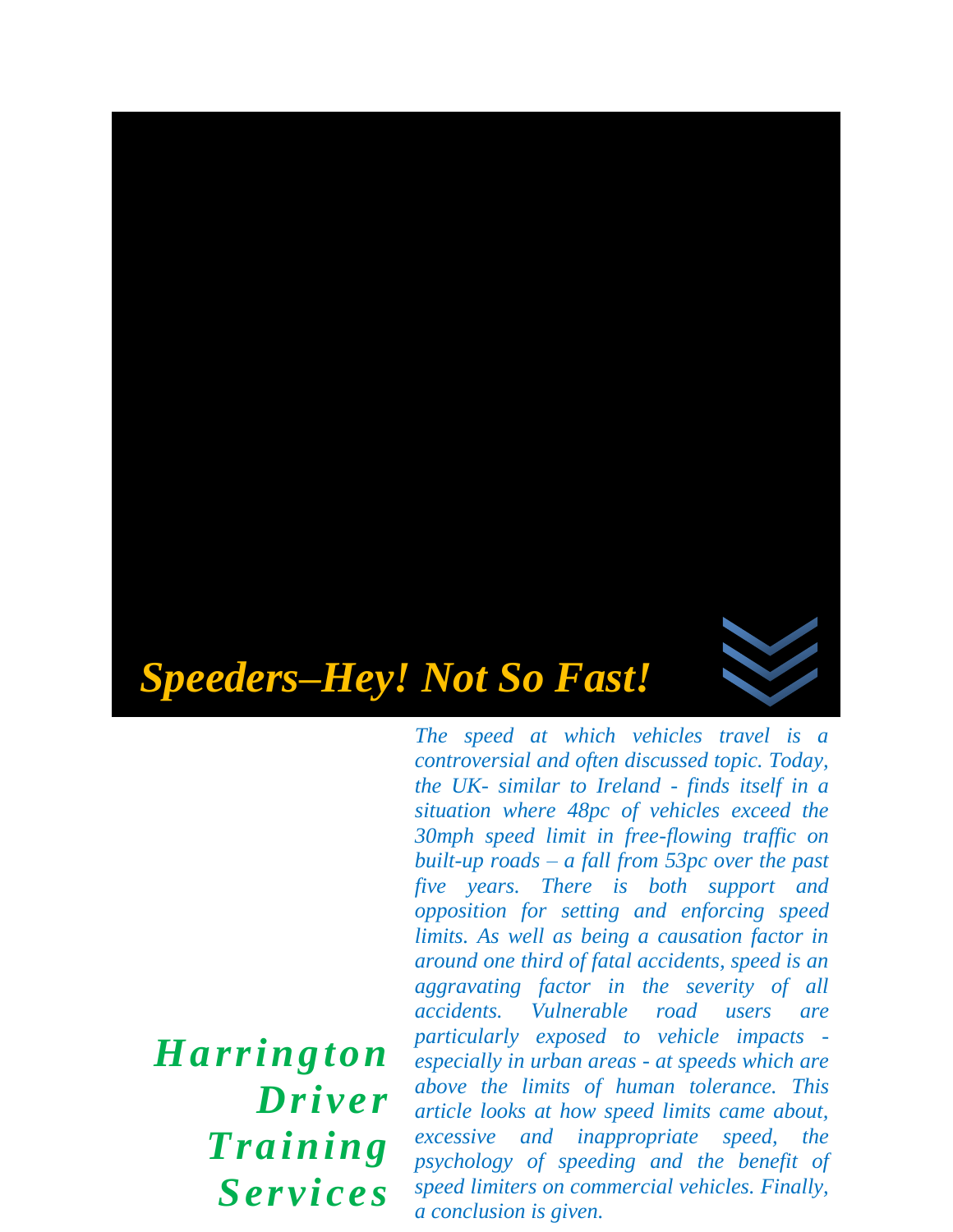*Speeders – Hey! Not So Fast! Tom Harrington LL B F Inst. MTD (February 2020)*

*"Speed thrills, but kills, this catchphrase are perfectly matched as more* 

*than in one-third of road crashes are due to over- speeding".* 

#### *Introduction*

ahatma Gandhi (1869-1948)<sup>1</sup> once said: *"There is more to life than simply increasing its speed".* This quote is not only about life, it is about Leverything, including driving. When people are in a hurry they are more **included to make mistakes** (1869-1948)<sup>1</sup> once said: "There is more to life than simply increasing its speed". This quote is not only about life, it is about everything, including driving. When people are in a hurry they prone to having an accident or at least picking up a speeding ticket. Drivers who speed are also more likely to commit other driving violations such as red-light running and tailgating. If an individual drives more than 10/15pc above the average speed of the traffic around them, they are much more likely to be involved in an accident or incident. Research indicates that the probability and severity of a crash taking place is strongly influenced by vehicle speed and driver inattention. Higher speeds mean that drivers have less time to identify and react to what is happening around them, and it takes longer for the vehicle to stop. It removes the driver's safety margin and turns near misses into crashes. Speeding is a serious societal and public health issue in all countries. Speed has many positive impacts, the most obvious being that it allows a reduction in journey times and therefore enhances mobility. However, speeding has also some strong negative consequences (e.g. on road safety and the environment) and can contribute to significant adverse impacts on the livability of residential and urban areas. So, when planning a journey, plan ahead to allow extra time to get to your destination, take time to call ahead if you're running late, and drive safely. "Speeding" for the ordinary driver is one thing, but what is it like to drive and break the sound barrier. On  $15<sup>th</sup>$  October 1997, Royal Air Force (RAF) pilot Andy Green OBE became the current holder of the Outright World Land Speed Record in his Thrust SSC, a twin turbofan jet-powered car which achieved 763.035 mph – 1227.985 km/h over one mile. This was the first supersonic record as it broke the sound barrier at Mach 1.016.  $2^{\circ}$ 

2 FIA World Land Speed Records. fia.com

 $\overline{a}$ 

<sup>&</sup>lt;sup>1</sup> Mohandas Karamchand Gandhi was and Indian lawyer, anti-colonial nationalist and ethicist, who employed nonviolent resistance, to lead the successful campaign for India's independence from British rule, and in turn inspire movements for civil rights and freedom across the world. At 78 years of age, Gandhi was shot and killed by Hindu extremist Nathuran Godse, who was upset at Gandhi's tolerance of Muslims.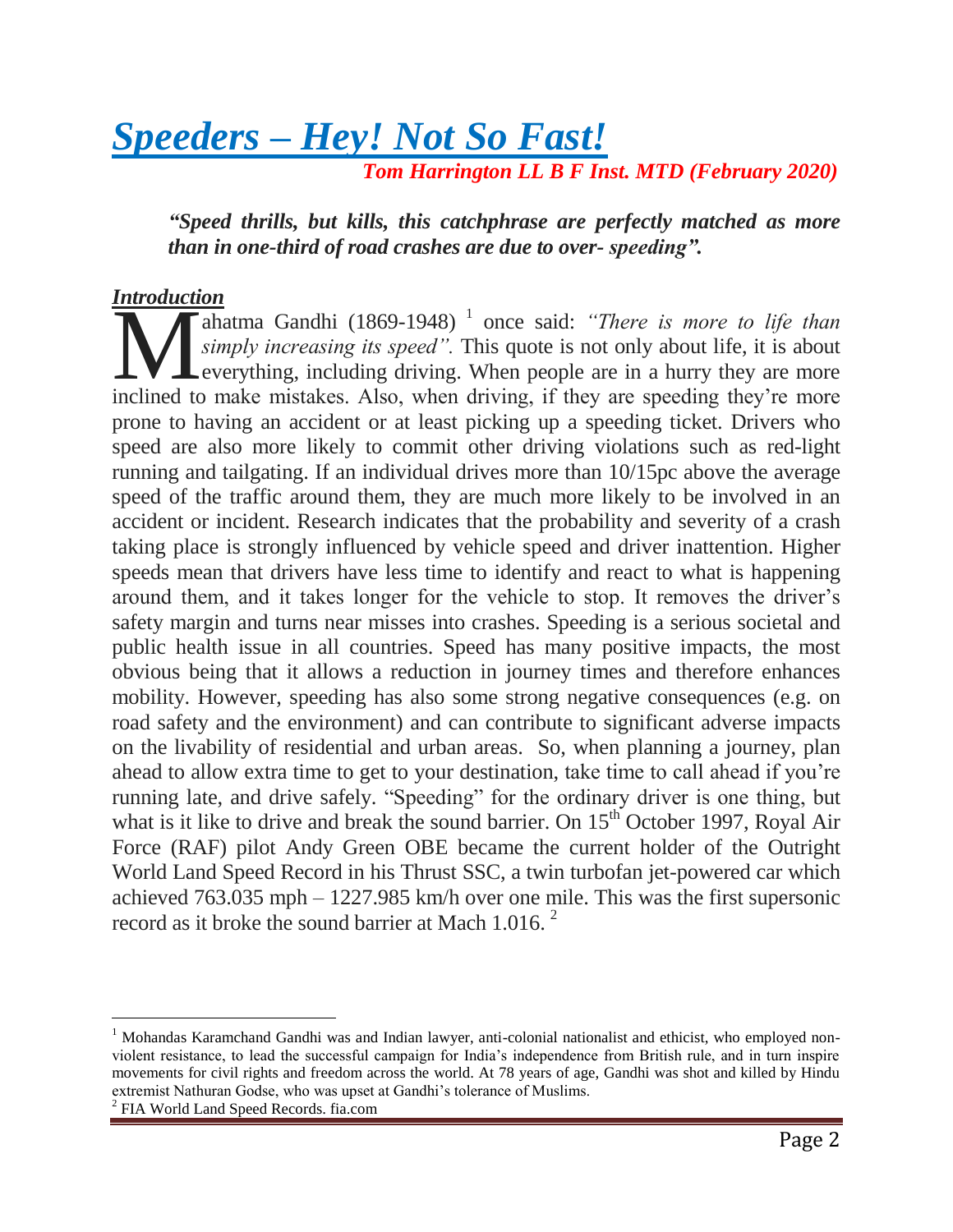# *Locomotives Act 1861 & 1865*

The UK has speed limits longer than it has had motor vehicles. The idea persists that traditionally our roads had no speed limit, and the imposition of the National Speed Limit meant eroding an historic freedom, but in fact restrictions on the speed of road traffic have been a feature of British laws for centuries. So, how did we get the speed limits we got today? The first speed limit may have been in 1861- the Locomotives Act, which regulated the use of steam locomotives and traction engines on the open road. It set a maximum speed of 10mph in open country and 5mph in towns with fines of 10 shillings (50 pence) for exceeding either. Convictions must have been scarce, because there was no instrument or means of knowing or in the hands of the police that could have indicated how fast a vehicle was travelling. The heady days of tearing around at breakneck speeds of 10 mph were short-lived, because just four years later the Locomotive Act (1865) lowered speed limits to four and two mph.. Presumably, drivers would be convicted of speeding if a policeman couldn't overtake the engine at a gentle walking pace. Over the past five decades, society and individuals have benefited greatly from rapidly improving road systems. During the same period, industry has manufactured and sold motor vehicles able to travel at increasingly high speeds. Higher speed vehicle transport has contributed to the economic development of European countries, and has contributed to improvements in the general quality of life.

#### *Reduce Adverse Impacts*

On the other hand, these higher vehicle speeds have had major adverse impacts, principally in terms of road accidents - and consequent death, injury, and material damage but also in environmental terms including noise and exhaust emissions and in terms of the livability of residential and urban areas. Recently, there has been increasing demand, particularly in urban areas, for strategies that reduce such adverse impacts. A growing portion of the population has sought to improve road safety, reduce adverse environmental impacts and improve the general quality of life. In urban areas in particular, residents are increasingly in favour of lowering vehicle speeds in order to protect the environment, provide a better level of amenity for the general resident population, better protect those living near roads, and in particular ensure the safety of pedestrians, cyclists, children and people with reduced mobility. Speed management policies which can deliver these outcomes have become a high priority in many countries. The effects of speed have many positive impacts, the most obvious being that it allows a reduction in journey time and therefore enhances mobility.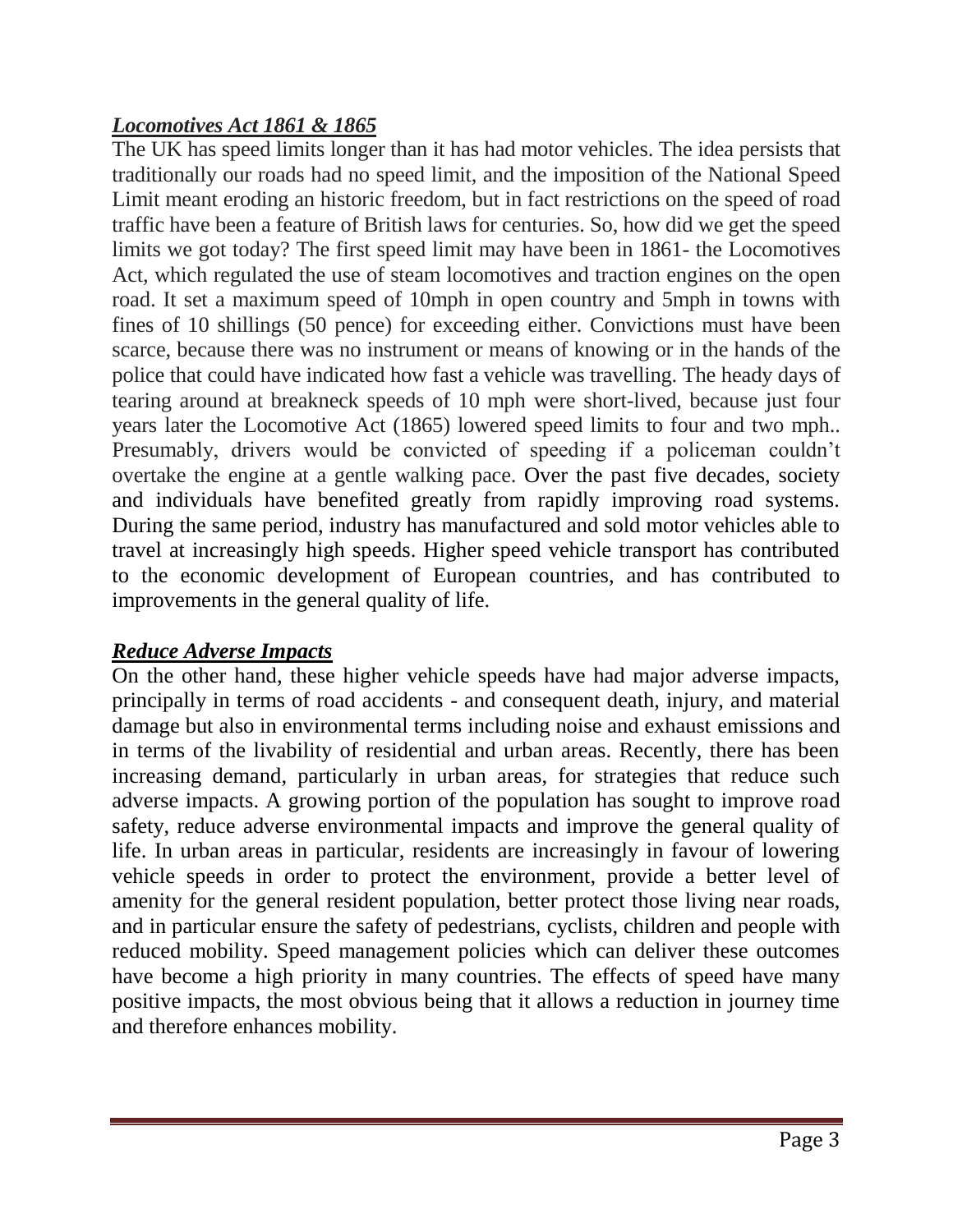## *Excessive & Inappropriate Speed*

Advances over the past century in roads, motor vehicles and road transport have decreased travel times significantly – and have also contributed to the development of national economies, facilitated access to employment, goods and services and facilities such as hospitals, entertainment and shopping centres, and in turn widened opportunities for housing, jobs, etc. These advances have clearly contributed to improvements in the general quality of life. Speed also has some strong negative consequences (e.g. on road safety and the environment) and can contribute to significant adverse impacts on the livability of residential and urban areas. The problem of excessive and inappropriate speed is the number one road safety problem in many countries, often contributing to as much as one third of fatal accidents and is an aggravating factor in all accidents. Speeding - which encompasses excessive speed (i.e. driving above the speed limits) or inappropriate speed (driving too fast for the prevailing conditions, but within the limits) - is dangerous. As well as being a causation factor in around one third of fatal accidents, speed is an aggravating factor in the severity of all accidents.  $3$  It also has serious consequences on the environment and energy consumption. Therefore, speed management could be the answer. Speed management can be defined as a set of measures to limit the negative effects of excessive and inappropriate speeds. <sup>4</sup>

## *Road Fatalities - The Biggest Contributing Factor*

In GB in 2015, 217 people were killed in crashes involving someone exceeding the speed limit and a further 132 died when someone was travelling too fast for the prevailing conditions.<sup>5</sup> In Ireland, between 1996 and 2004, 29pc of road fatalities were due to speeding which was the biggest contributing factor. In 2005, there were 9,557 speed-related fatalities on US roads. In fact, speed was a contributing factor in 27pc of all fatal car crashes that occurred in 2015, according to the National Highway Transportation Safety Authority (NHTSA). In all injury accidents, as the impact speed increases, the forces that vehicle occupants must absorb in a crash increase dramatically, in accordance with kinetic energy principles. Occupant protection systems are very effective at low and moderate speeds. However, they cannot adequately protect vehicle occupants from these kinetic forces at high impact speeds. Vulnerable road users are particularly exposed to vehicle impacts - especially in urban areas - at speeds which are above the limits of human tolerance.

l

 $3$  OECD. Executive summary speed management. ECMT. (2006). obserwatoriumbrd.pl

<sup>4</sup> OECD organisation for economic co-operation and development. ECMT European Conference of Ministers of Transport. *Speed Management.* OECD, 2006. OECD Publishing, Paris, France.

<sup>5</sup> RoSPA. Inappropriate Fact Spreadsheet. June 2018. Rospa.com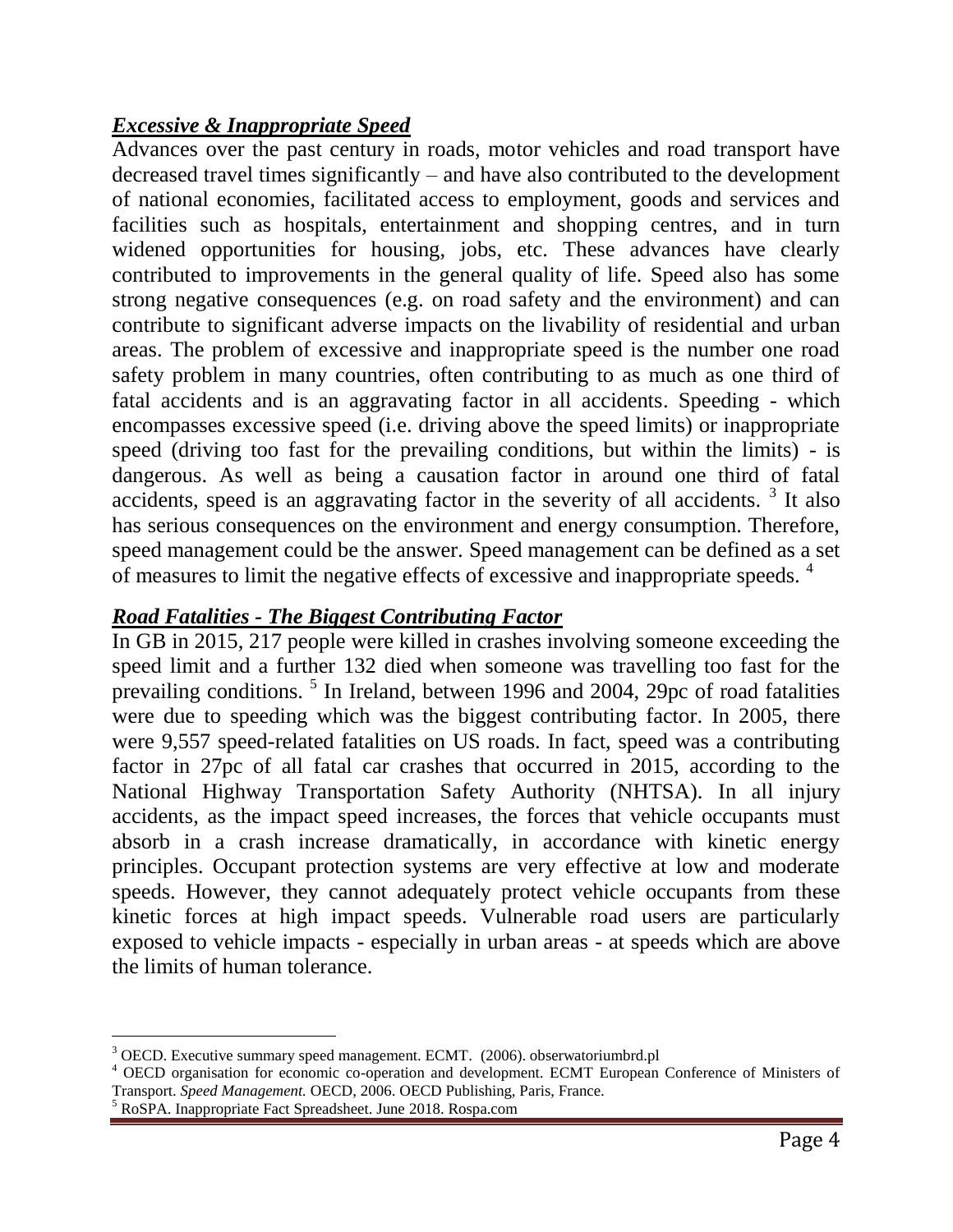From a safety perspective, the threshold of physical resistance of the human body to the energy released during an accident (which is related to the impact speed) is a critical input to the assessment of appropriate speed. For example, the World Health Organization (WHO, 2004) has highlighted that pedestrians incur a risk of around 80% of being killed at an impact speed of 50 km/h, while this risk is reduced to 10% at a 30 km/h impact speed. This human impact factor suggests that in urban areas with a high concentration of pedestrian activities, the appropriate speed should be below 30 km/h. The speed limit setting process should take into consideration elements such as road alignment and surface quality, as well as the number and location of people living along the road and the presence of pedestrians and other vulnerable road users.

# *A Widespread Social Problem*

l

The proportion of drivers of passenger cars driving above the speed limit on single carriageways in 2003 was 30pc in Ireland. But in the UK in 2005 it was just 10pc. Speeding is the number one safety problem in a large number of European countries. It is responsible for around one third of the current unacceptable high level of road fatalities. Speeding has an impact not only on accidents but also on the environment, energy consumption and quality of life particularly for residents in urban areas. Reducing average speeds by as little five per cent will save around 20pc of current fatalities. Reducing speed will also reduce the environmental and social impacts associated with excessive speed, especially in urban areas. Appropriate speed limits should also take into consideration by noise levels generated by traffic for people living in the surroundings. However, there is no magical formula for defining appropriate speed on a given section of road, as it takes into account a wide variety of factors. <sup>6</sup> Excessive speed is a widespread social problem, which affects the entire road network (motorways, main highways, rural roads, urban roads). Typically, at any time, 50% of drivers are driving above the speed limit. Often, drivers exceed speed limits by less than 20 km/h. but a proportion of drivers travel at speeds more than 20 km/h above the limit. Speeding concerns all types of motor vehicles and all groups of road users. However, young drivers are the group most involved in speeding behaviour. The significant adverse road safety impacts of higher vehicle speeds have been confirmed by extensive research. The relationship between serious injury accidents, fatal accidents and speed has been modeled by many researchers.

<sup>6</sup> OECD. Executive summary speed management. ECMT. (2006). obserwatoriumbrd.pl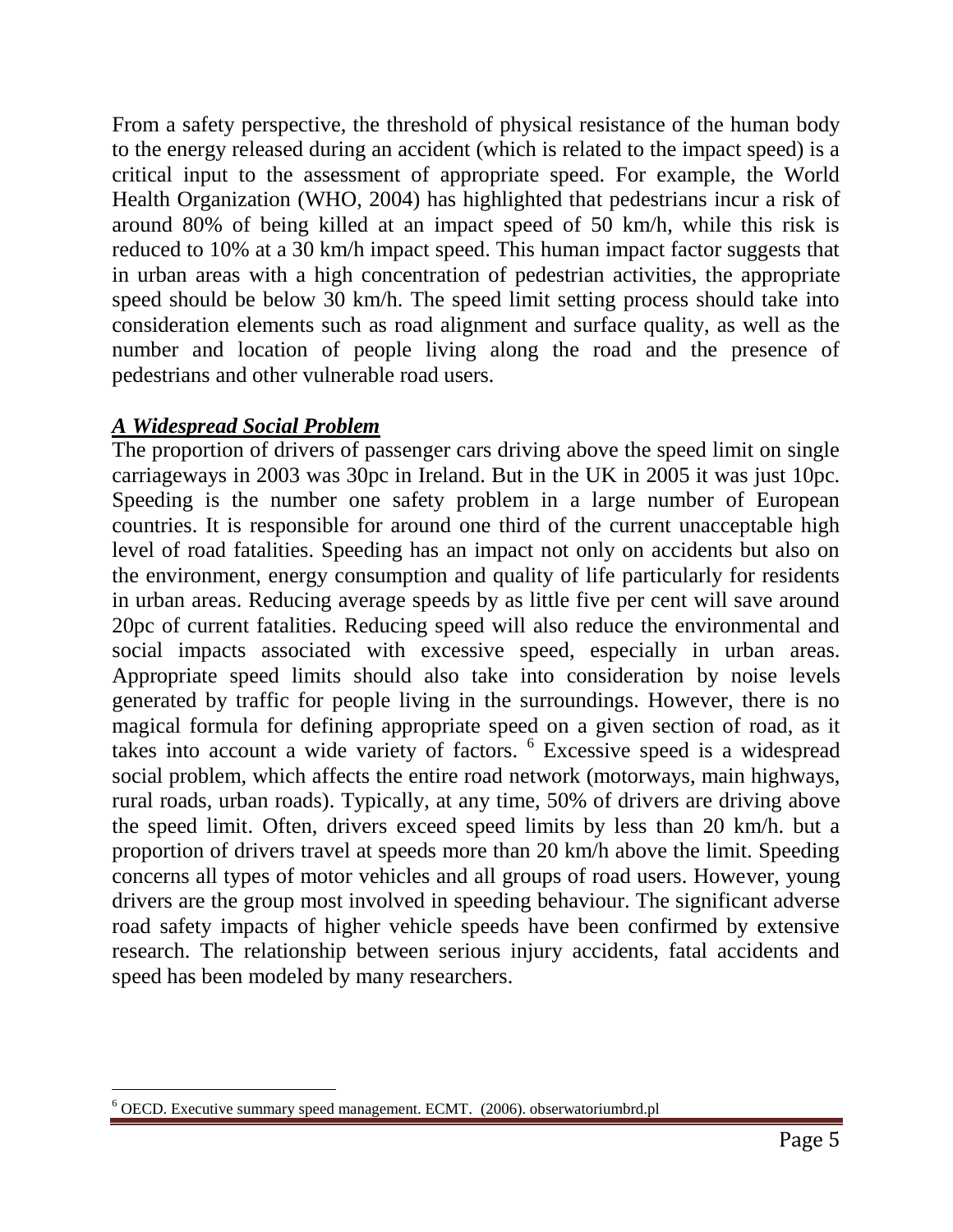## *The Psychology of Speeding*

There are many reasons why people speed. Social norms often lead to speeding being considered justifiable because many other drivers speed and existing rules of thumb (e.g. thinking authorities will turn a blind eye to speeding, or not enforce it in a certain area) are thought to maintain this behaviour.  $\frac{7}{1}$  Also, people admit to taking deliberate risks, but tend to defend occasional speeding with reasons such as: own speed choice felt safe; the driver has their own personal experience on the road; the speed limits were too stringent or out of date due to modern car technology; the roads were empty; the journey is thought to be of little risk (e.g. motorway travel); being in a rush/time pressure; anger, stress and emotions (particularly connected to congestion and urban driving); thrill seeking (particularly younger drivers with a risk-taking personality); boredom, particularly on long journeys; and lapses in concentration. People can also find themselves speeding unintentionally, and this is often found to be the case when keeping up with other traffic. Additionally, signaling others for police traps is often found in country and urban roads. This may be explained by the fact that drivers exceeding speed limits want to express their brotherhood feelings against a common 'enemy' (the police) and protect other drivers exhibiting similar behaviour (breaking speed limits) from being fined or arrested. People also find that not paying attention to the speedometer can lead to inadvertently travelling over the speed limit. <sup>8</sup> It has also been found that people's perceptions of other people's speeds are inaccurate. The ability of humans to judge speed accurately resulted in the introduction of the speedometer in cars in the first decade of the  $20<sup>th</sup>$  century. The speedometer is essential to the driver for maintaining a desired speed, particularly for observing speed limits. At typical analogue (moving needle) speeds with very high maximum speed indications (as on high performance cars and motorcycles), the closely spaced markings make significant changes in speed relatively less noticeable by the driver than would be the case if the markings were further apart. Digital speedometers offer a number of benefits: more legible, more 'neutral' (one does not see high speed). But there are also disadvantages, such as inertia (to avoid the displayed speed changing all the time).

#### *Phenomenon of Adaptation & Velocitation*

Aberg et al. (1997)<sup>9</sup> found that more than 50% of drivers failed to respect speed limits despite most claiming to be in favour of compliance.

l <sup>7</sup> DfT 2010a. *Speed limits–a review of evidence*. Elizabeth Box, Edited by David Bayless. RAC Foundation. August 2012.

 $<sup>8</sup>$  (DfT, 2010c).</sup>

<sup>9</sup> Ahberg *et al* 1997. *Observed vehicle speed for drivers - perceived speed of others.* researshgate.net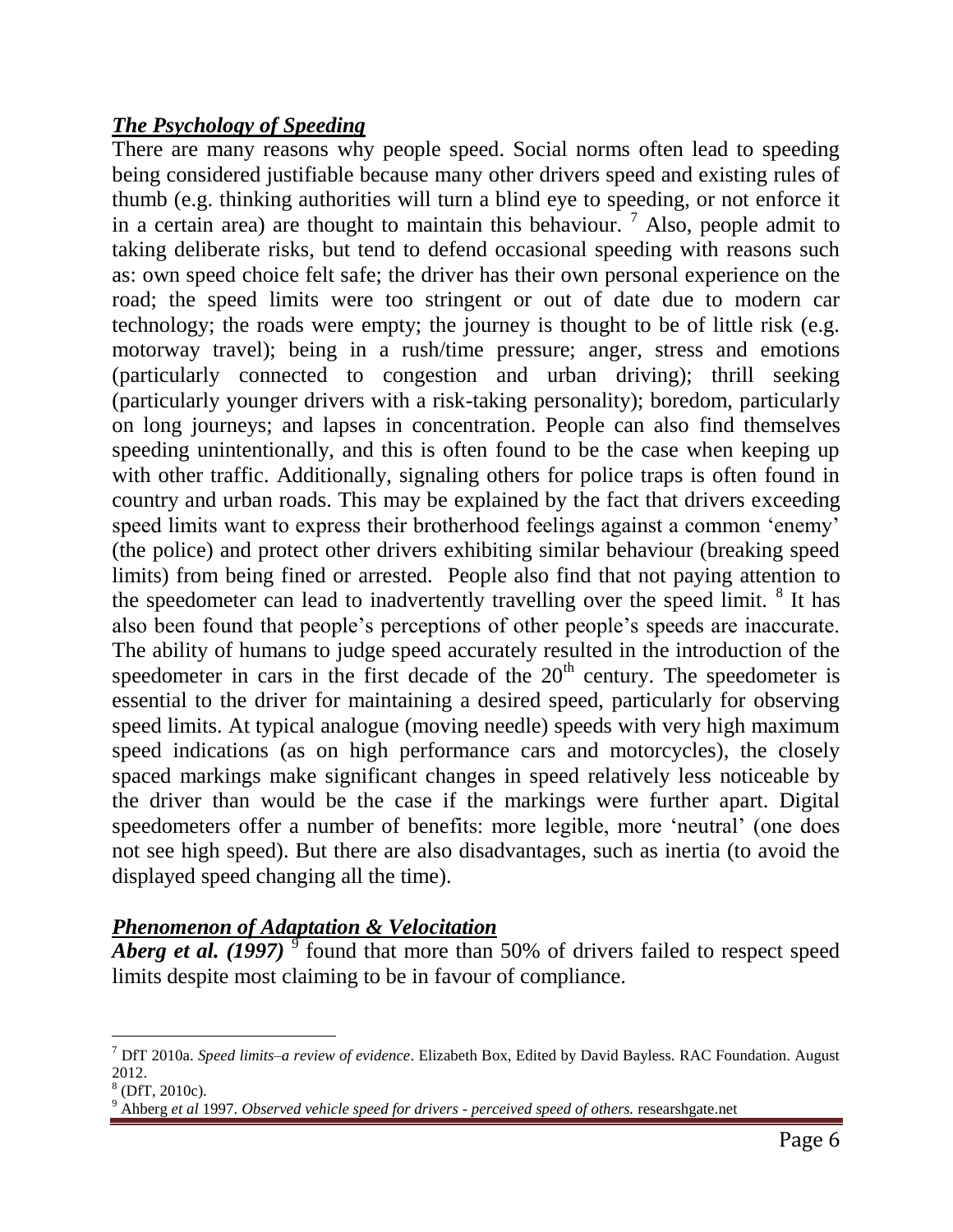Given this finding it is clear that other variables, other than willingness to obey the law, influence the observation of speeds. Drivers who overestimate the speed of other vehicles are also more likely to maintain higher speeds. A study by *Lerner et al. (2005)* <sup>10</sup> found that, as well as teenage drivers in general driving slightly faster than the average population, male drivers tended to drive faster than female drivers and this was significantly influenced by the presence of a male passenger. For the male driver group, the difference in speed between the male passenger and female passenger conditions was almost  $5 \text{ mph.}^{11}$  Distortions in speed estimation have also been attributed to the rate at which drivers accelerate or decelerate. It has been observed that the sharper the deceleration the greater the error in the estimation of speed *(Denton, 1967)*. <sup>12</sup> Managing these transitional situations is said to be difficult for drivers *(Saad, 1983)*, <sup>13</sup> and it has been found that drivers who have travelled a long distance on motorways tend to drive faster than other drivers once they have left the motorway *(Nouvier, 1987).* <sup>14</sup> This is known as the *phenomenon of adaptation*, which reduces the sensation of speed the longer the driver remains behind the wheel.<sup>15</sup> Similarly, *velocitation* is caused by long periods of high speed travel. The eyes become fatigued in the horizontal plane to images streaming through the windscreen. Velocitation can be noticed when entering built-up areas after long periods of country driving. The speed drops for 100km/h to 60km/h makes the driver think the car is moving much slower. The eyes can no longer judge horizontal velocity correctly and as such cannot judge following distances. The only remedy to stop the images streaming through the windscreen is to stop and park for several minutes to allow the eyes to rest. <sup>16</sup> Human factors research indicates that reducing the noise level in vehicles can, in the absence of other limiting factors including traffic and drivers' reference to the speedometer, cause drivers to increase their speeds. Interior noise levels have been reduced in recent years as the manufacture and design of vehicles have improved. The increased use of air conditioning, double-glazed side windows (now featured on a few premium car models) and other noise-reduction techniques has gone some way to skew a driver's perception of speed. However, it should also be remembered that these applications have also had a positive impact on road safety, as they help to reduce fatigue and other stress factors associated with driving.

l

<sup>10</sup> Lerrner *et al* 2005. *The observed effects of teenage passengers on risk driving behaviour of teenage drivers.* ncbi.nlm.nih

 $11$  (OECD/ECMT, 2006

<sup>&</sup>lt;sup>12</sup> Denton 1967. *Influence mechanism of visual perception in drivers speed.* google.com

<sup>&</sup>lt;sup>13</sup> Speed management 2006 by European Conference of Ministers of Transport. books.google.ie

<sup>&</sup>lt;sup>14</sup> Speed management 2006 by European Conference of Ministers of Transport. books.google.ie

<sup>&</sup>lt;sup>15</sup> Speed Management 2006 by European Conference of Ministers of Transport. books.ggogle.ie

<sup>16</sup> *Safe drive training - driving vision.* sdt.com.au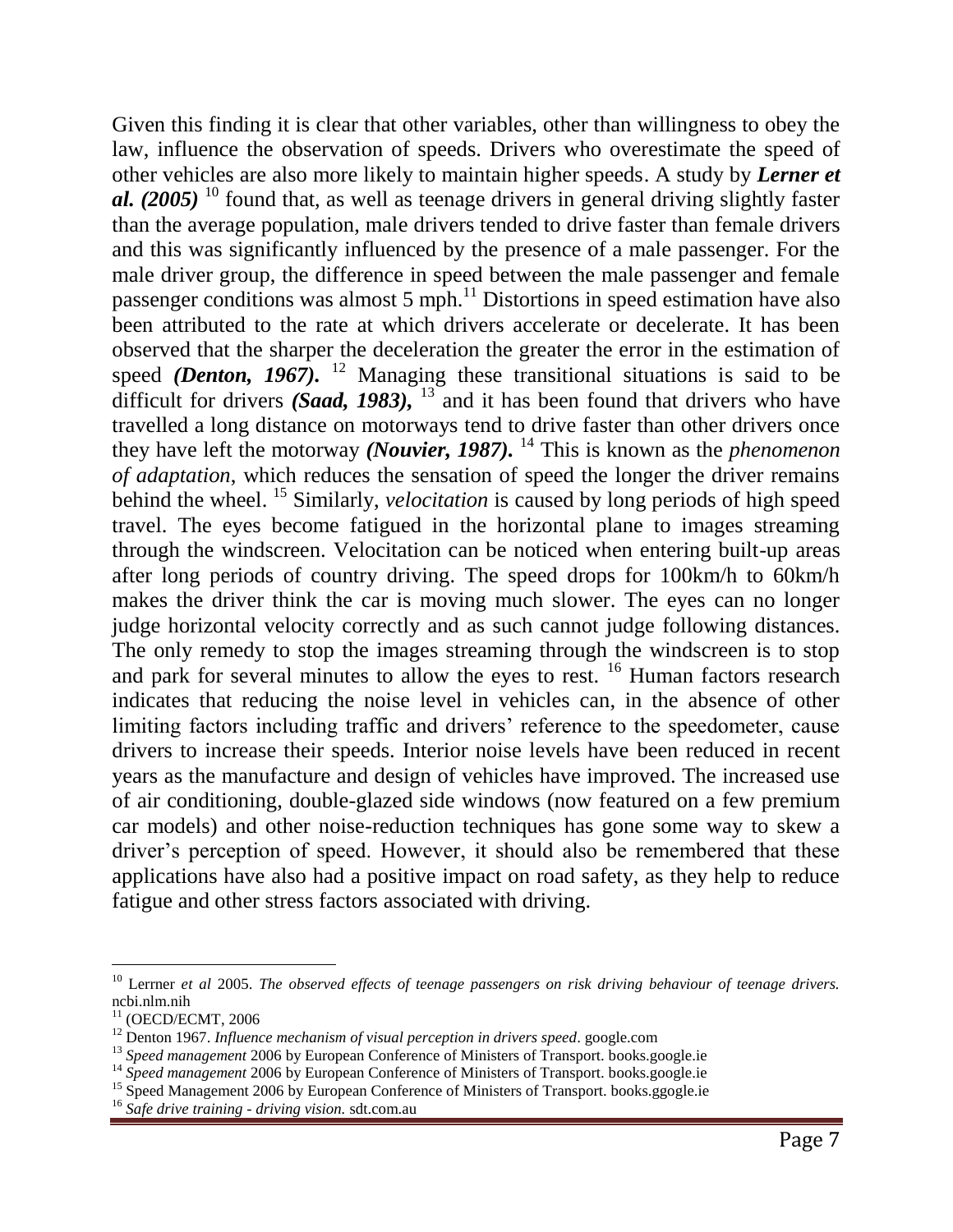How vehicle gearboxes are staged also has an impact on a driver's speed decisions, especially in urban areas, where the staging of gearboxes can make it difficult for vehicles to respect the speed limit with ease.<sup> $17$ </sup> Peripheral and central vision is important components that help a driver establish appropriate speed. Early studies in the 1960s revealed the role played by peripheral vision in estimating driving speeds *(Salvatore, 1967).* <sup>18</sup> Speeds are estimated more precisely in peripheral vision and underestimated in central vision, which goes some way to explain why drivers underestimate speed on wide roads that lack points of reference.<sup>19</sup>

# *Won't Be Prosecuted*

Despite higher speeds, motorways are generally the safest roads, due to their higher design standards. Most countries interurban motorways have a speed limit of 120/130km/h. While there is no legally enforced speed limit on approximately half of German motorway networks, the recommended top speed is 130km/h. Furthermore, in the event of an accident on such roads the driver is automatically held responsible if is proven that he or she was travelling above 130km/h. Speed limits must be credible given the characteristics of the roadway and the surrounding environment. For example, there should be a clear difference between speed limits on motorways and other roads in order to maintain the attractiveness of motorways, which is the safest road category. Almost 6,000 British drivers are caught speeding every day – up 30pc on five years ago, therefore, is it time for a higher 80mph motorway speed limit? Road safety experts have admitted that upping the national speed limit on motorways could actually help reduce these numbers – without risking safety. Holland has already increased the limit and previous studies have found the majority of British drivers would back a UK trial. That's mainly because the majority of British drivers already drive at 80mph because they believe they won't be prosecuted. Department for Transport (DfT) figures show that as many as 49pc of drivers currently flout the current 70mph limit. With increased speeding fines, breaking the speed limit is no trifling matter. But is the current speed set at the right limit in the first instance? But over 50 years on, is the 70mph speed limit still the right speeds for motorways? Some parties argue that safety features and modern technology has made driving easier and safer, so is it now time to raise the speed limit? Equally, there is talk of reducing speed limits on certain sections of motorway to deal with air pollution.

 $\overline{a}$ <sup>17</sup> *ibid.*

<sup>18</sup> *Speed management 2006* by European Conference of Ministers of Transport. books.google.ie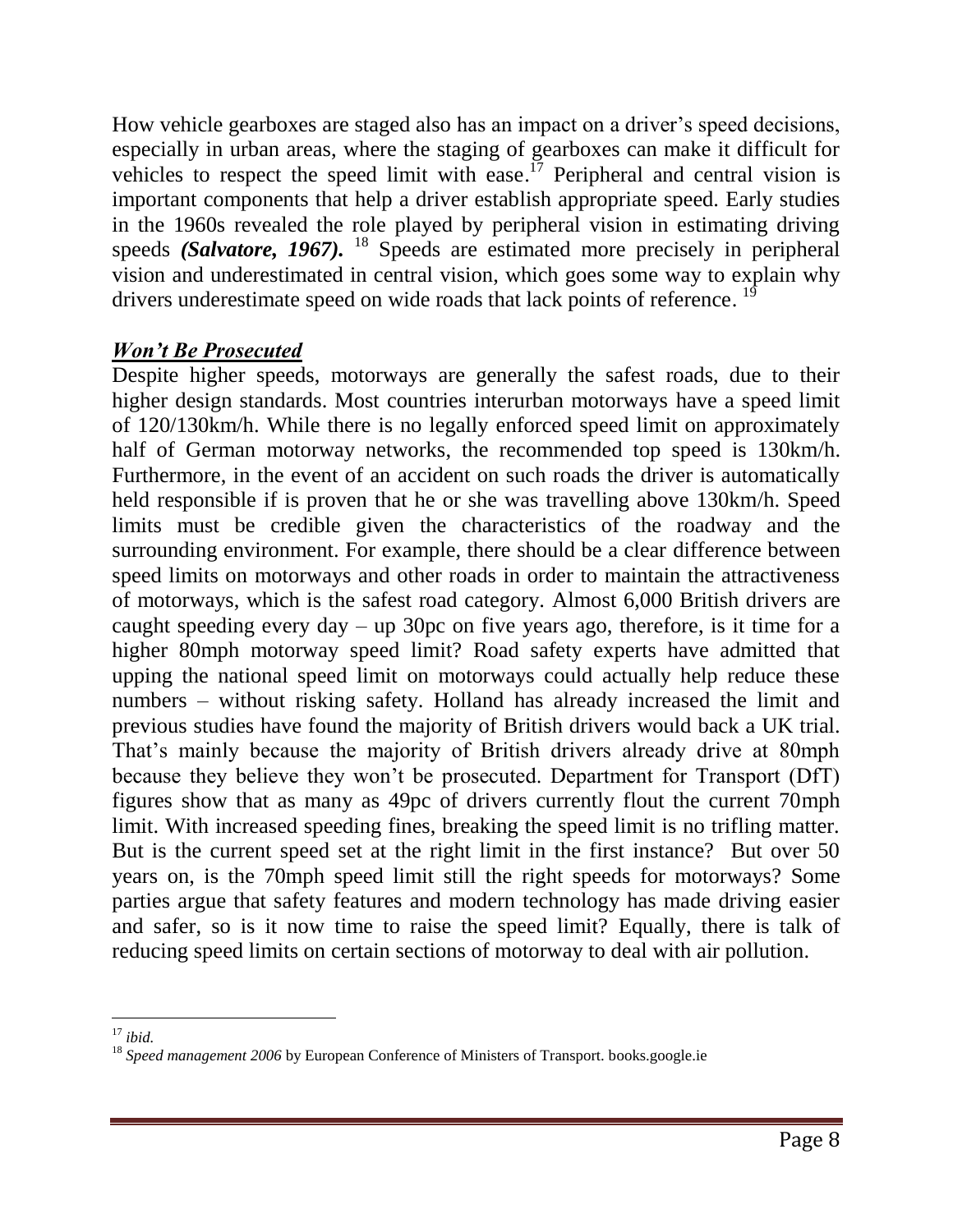(Increasing the motorway speed limit to 80mph is worthy of further consideration, provided that 'ordinary' drivers have effective control and the requisite knowledge and driving skills to handle their vehicle at such speeds. Ed.)

# *Speed & Accidents*

If you are in a vehicle travelling at 100kmh (62mph) and you weigh 50kgs (130 lbs), your stored energy at this speed is 22,774 joules. 20 If you are forced to stop in a short distance of say 3mts (9.8ft.), at this speed your body would be subjected to a 75kg force. Therefore, over three quarters of a tonne would in all probability be severely applied to your body by a combination of seat belt material, metal, plastic and engine parts. Modeling on the impacts of higher vehicle speeds has led to the following rule of thumb: a 5% increase in average speed leads approximately to a 10% increase in all injury accidents and a 20% increase in road fatalities. The same research indicates the positive impacts on reducing vehicle speeds: a 5% decrease in average speeds leads to approximately a 10% decline in injury accidents and a 20% decrease in fatal accidents. Reducing speed a few kilometers can thus greatly reduce the risk of accidents as well as mitigating the consequences of an accident. 21 There is a higher likelihood of a crash as speed increases. In a 60km speed limit area and travelling at:

- 65km you are 2 times as likely to have a serious crash
- 70km you are 4 times ditto
- 75km you are 10 time ditto
- 80km you are 32 times ditto

#### *Speed Limiters – A Legal Requirement?*

An EC Directive (92/24/ECE requires road speed limiters (RSL) on trucks over 12 tonnes and buses manufactured after 1 January 1988. The specified limits are 90 to 100 kmh respectively. The Directive has since been extended to light commercial vehicles over 3.5 tonnes and passenger vehicles with more than nine seats. (ECE 2004/11). Research supporting the regulations showed positive effects on emissions and fuel consumption through prevention of over speeding. The EC Directive requires RSLs to be generally resistant to tampering and not to be adjustable while the vehicle is in motion. However, the illegal modification of RSLs to allow higher speed continues to be a problem. Transport operators generally favour RSLs for their positive effects on fuel consumption.

 $\overline{a}$ <sup>20</sup> One joule is one Newton of force acting through one metre.

 $21$  Nilsson G. (2004) Traffic Safety Dimensions and the Power Model to Describe the Effect of Severity on Safety. Lund Institute of Technology, Department of Technology and Society Traffic Engineering.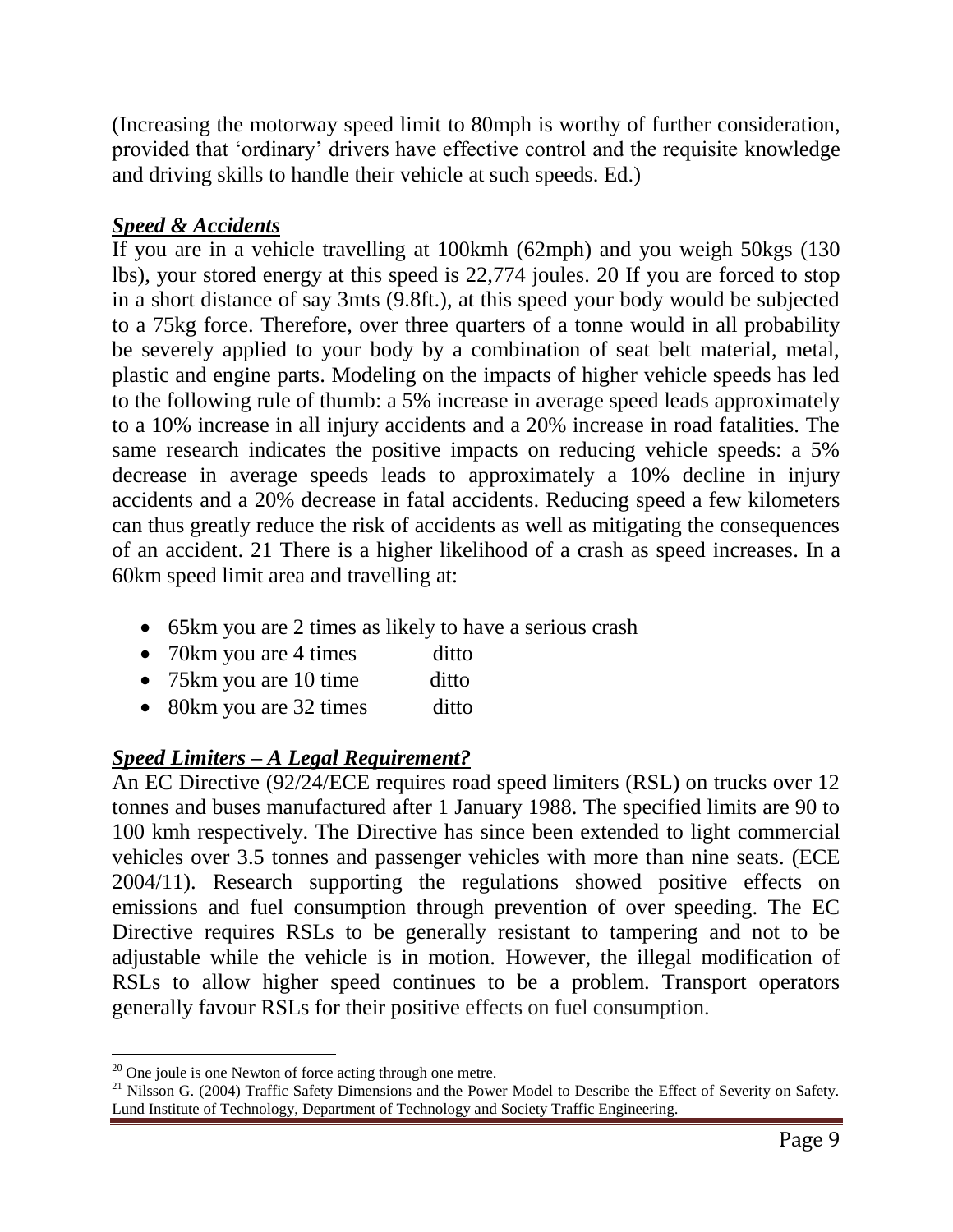However, RSLs do nothing to reduce speeding on roads with speed limits below the RSL setting or on downgrades steep enough to cause free-rolling. In some cases, truck drivers may be tempted to always reach the maximum speed set by the limiters. In addition, overtaking between two LGVs may take a considerable time. However, overall, RSLs have contributed significantly to reducing accidents involving trucks. There are many countries where RSLs are not used and consideration should be given to mandatory RSLs for trucks and coaches. Speeding of commercial vehicles in EU member countries has increased in recent years. This is partly due to the fact that trucks are equipped with more powerful engines to handle heavier loads and to maintain trip times and that the demands of industry for "just in time" deliveries place additional pressure on transporters to operate trucks at higher speeds to make up for potential delays. European and Australian transport authorities have responded to the resultant speeding by legislating the use of speed limiters. RSLs act independently of the engine governors, although the two functions are increasingly interrelated into "power train" computers. It's a legal requirement for speed limiters to be fitted to vehicles with more than eight passenger seats, such as busses, coaches and limousines, as well as goods vehicles with a maximum laden weight of more than 3.5 tonnes. Speed limiters usually work by restricting the fuel supply to the engine when the vehicle reaches its maximum speed. Many fleet operators also fit them in a bid to reduce Co2 emissions and improve fuel economy. Most manufacturers are also now offering manual speed limiters, which drivers can set themselves. They're a useful way to ensure you don't unintentionally break the speed limit in, say average speed zones. The European Commission provisionally approved rules that speed limiters will become mandatory for all vehicle sold in Europe from 2022. In the UK, the Department for Transport says it will follow suit, even after their exit from the EU.

# *Speeding- the Solution?*

If we had to develop a completely new road transport system – which for most countries would be a purely theoretical exercise – the following would be the sequence of events: new roads would built, each having a clear and well defined function, which would be reflected in its design. By their design and construction, these roads would guide the drivers into driving at the appropriate speeds. To guide them even further, posted signs with speed limits, which would be fully credible and compatible with the appropriate speed. Dynamic speed limits would be used as often as possible, taking full account of the specific local conditions. To assist the driver further, there would be clear road markings and clear signs to provide the driver with relevant information on the speed to be adopted. At the same time, vehicles would be designed in a way that would discourage drivers from speeding.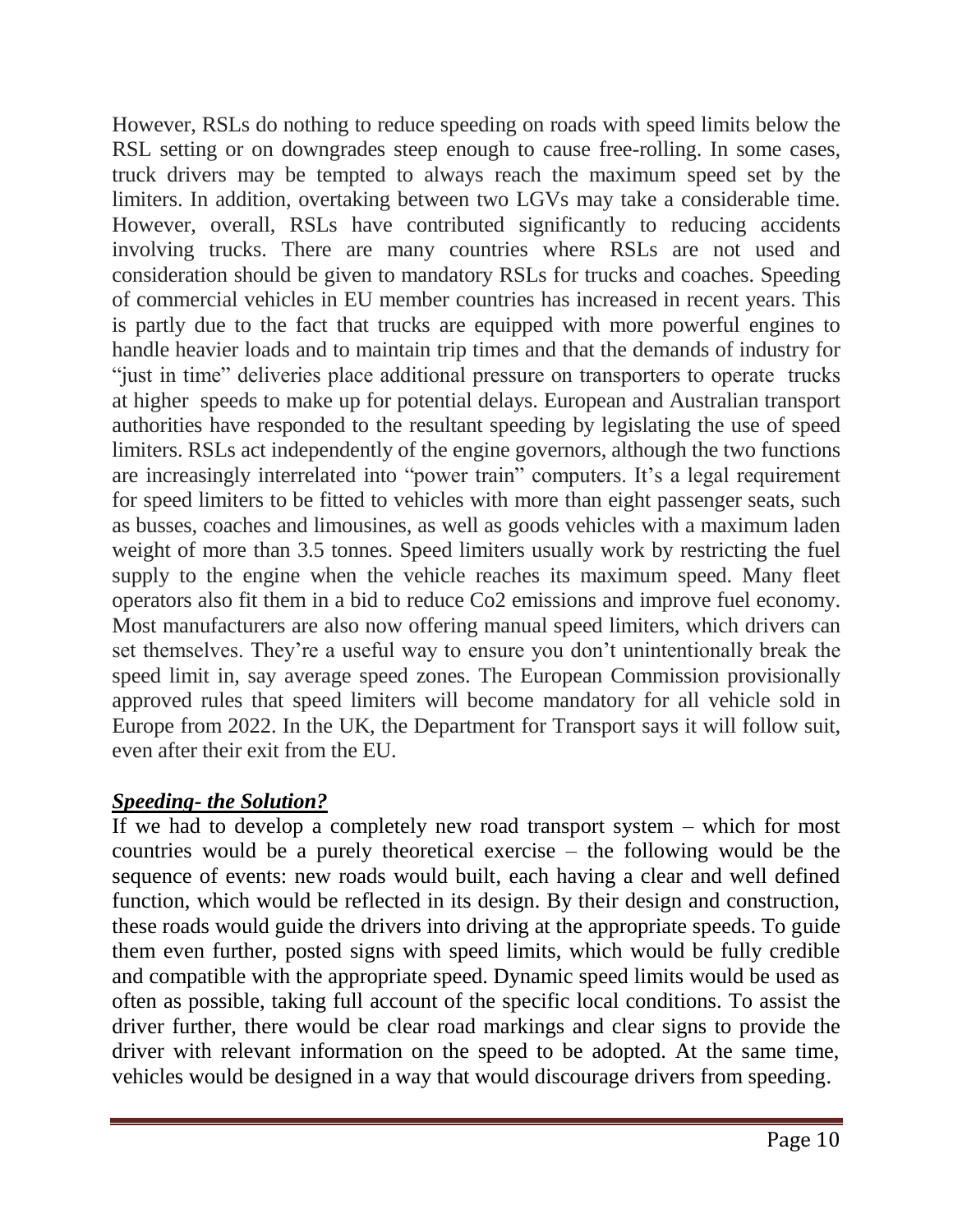To make drivers aware of the danger of excessive speeds, road information campaigns would be created also programmes to educate the population from childhood about the dangers of high speed and, during training courses; drivers would be taught about the adverse impacts of driving at high speeds. Despite all this, some drivers could – voluntarily but also inadvertently – drive too fast for the prevailing conditions. To avoid this, an enforcement strategy would be developed by implementing both manual and automatic enforcement. In a longer term, to avoid "inadvertent" speeding, cars would be equipped with technologies to warn drivers when driving too fast and possibly control the speed of the vehicle. Further technologies would continue to develop. All these measures would be implemented in harmony with each actor of the chain well informed about the actions taken by the others. In turn, excessive and inappropriate speed would only be an exceptional event. <sup>22</sup>

# *Conclusion*

Speeders are a high-risk group. Their speeding behaviour is not likely to be controlled without proper training, road safety education, vigorous and consistent enforcement including the use of automated technology. Speed has been found to have a very large effect on road safety, probably larger than any other known risk factor. Speed is a risk factor for absolutely all accidents, ranging from the smallest fender-bender to fatal accidents and is greater for serious injury accidents and fatal accidents than for property damage-only accidents. If government wants to develop a road transport system in which nobody is killed or permanently injured, speed is the most important factor to regulate. Driver speed choice may not always be perfectly rational; hence, a legitimate basis exists for limiting the freedom of choice with respect to speed. The need for such regulation is very widely recognized, as nearly all motorized countries have an extensive system of speed limits and a programme of enforcement. Speed limits and their enforcement are very important road safety measures. Comprehensive measures are required which are best developed as part of a coordinated speed management policy package. What contributions can be made by infrastructure improvements, speed limits, signage, and education, as well as by enforcement? Which are the most costeffective elements of a speed management policy? What are the prospects for the use of new technologies which encourage drivers to choose appropriate speeds and assist in achieving greater compliance with speed limits? To have an effective impact on driver behaviours, speed countermeasures must take into account the psychological aspects of speed perception.

l  $^{22}$  Speed Management 2006. European Conference of Ministers of Transport. (ECMT)